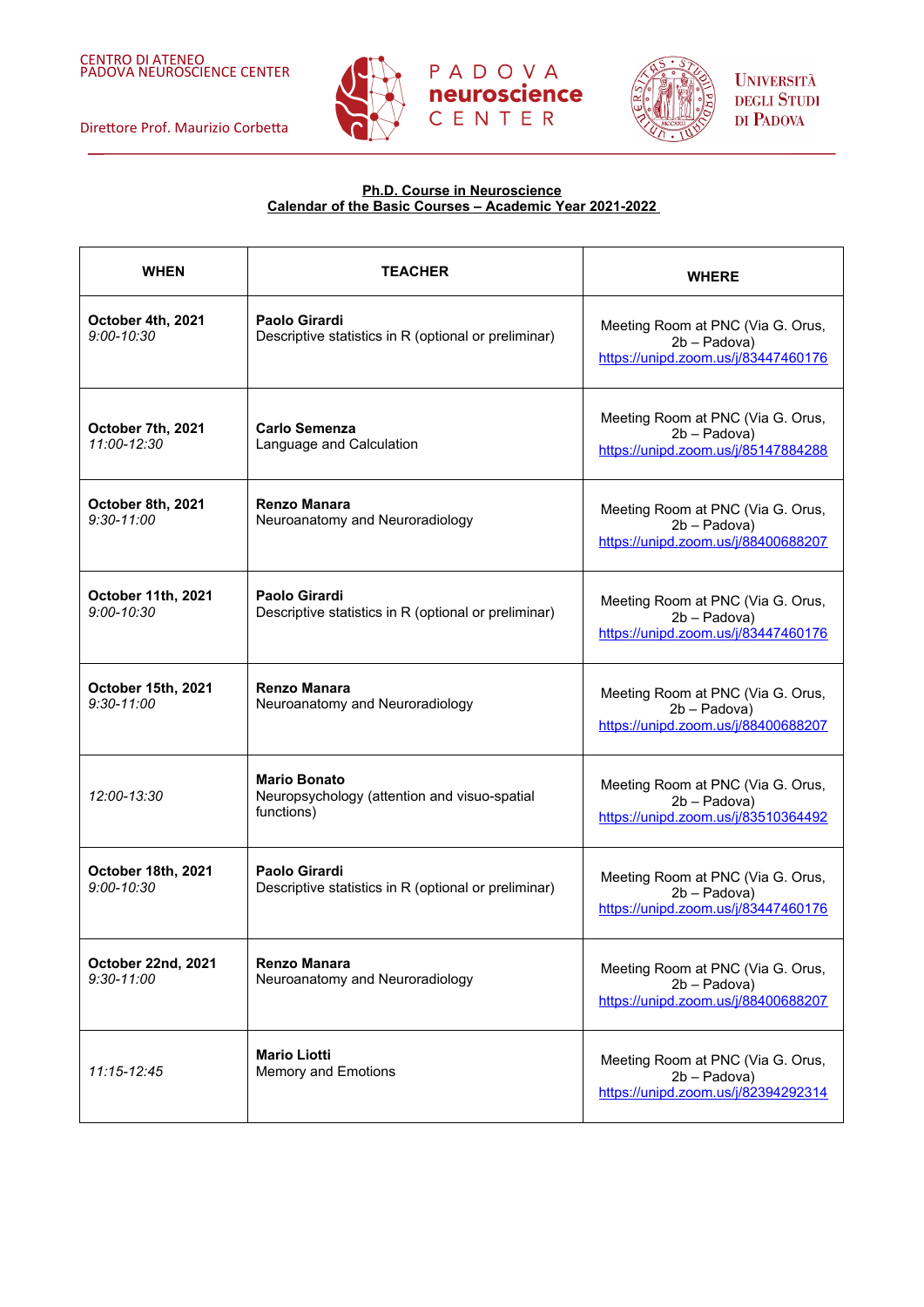





| <b>WHEN</b>                           | <b>TEACHER</b>                                                                                                                              | <b>WHERE</b>                                                                             |
|---------------------------------------|---------------------------------------------------------------------------------------------------------------------------------------------|------------------------------------------------------------------------------------------|
| October 29th, 2021<br>$9:30 - 11:00$  | <b>Renzo Manara</b><br>Neuroanatomy and Neuroradiology                                                                                      | Meeting Room at PNC (Via G. Orus,<br>2b - Padova)<br>https://unipd.zoom.us/j/88400688207 |
| November 4th, 2021<br>$9:30 - 11:00$  | <b>Paolo Emilio Mazzon</b><br>A Brief Introduction to PNC Computing Servers                                                                 | Meeting Room at PNC (Via G. Orus,<br>2b - Padova)<br>https://unipd.zoom.us/s/87648554002 |
| November 5th, 2021<br>$9:30 - 11:00$  | <b>Renzo Manara</b><br>Neuroanatomy and Neuroradiology                                                                                      | Meeting Room at PNC (Via G. Orus,<br>2b - Padova)<br>https://unipd.zoom.us/j/88400688207 |
| 11:15-12:45                           | <b>Stefano Vassanelli</b><br>Principles of neuronal biophysics, physiology and<br>processing                                                | Meeting Room at PNC (Via G. Orus,<br>2b - Padova)<br>https://unipd.zoom.us/j/84710247518 |
| November 10th, 2021<br>$9:00 - 10:30$ | Stefano Vassanelli<br>Principles of neuronal biophysics, physiology and<br>processing                                                       | Meeting Room at PNC (Via G. Orus,<br>2b - Padova)<br>https://unipd.zoom.us/j/84710247518 |
| 15:00-16:30                           | Giorgia Cona<br>Presentation skills and public outreach                                                                                     | Meeting Room at PNC (Via G. Orus,<br>2b - Padova)<br>https://unipd.zoom.us/j/85298821216 |
| November 11th, 2021<br>$9:30 - 11:00$ | <b>Paolo Emilio Mazzon</b><br>A Brief Introduction to PNC Computing Servers                                                                 | Meeting Room at PNC (Via G. Orus,<br>2b - Padova)<br>https://unipd.zoom.us/s/87648554002 |
| November 12th, 2021<br>$9:30 - 11:00$ | <b>Renzo Manara</b><br>Neuroanatomy and Neuroradiology                                                                                      | Meeting Room at PNC (Via G. Orus,<br>2b - Padova)<br>https://unipd.zoom.us/j/88400688207 |
| November 17th, 2021<br>15:30-17:30    | Raffaele De Caro<br>Laboratory of Neuroanatomy                                                                                              | Istituto di Anatomia Umana<br>Via A. Gabelli, 65<br>Lesson only in presence              |
| November 18th, 2021<br>$9:00 - 10:30$ | <b>Livio Finos</b><br>Basic concepts of statistics (focused on statistical<br>analysis, multiple comparison correction, data<br>imputation) | Meeting Room at PNC (Via G. Orus,<br>2b - Padova)<br>https://unipd.zoom.us/j/81319235753 |
| 11:15-12:45                           | Massimo Melucci/Emanuele Di Buccio<br>Programming on Python                                                                                 | DEI/D Room at DEI (Via Gradenigo, 6b<br>- Padova)<br>https://unipd.zoom.us/j/87903647380 |
| 15:30-16:30                           | Giorgia Cona<br>Presentation skills and public outreach                                                                                     | Meeting Room at PNC (Via G. Orus,<br>2b - Padova)<br>https://unipd.zoom.us/j/85298821216 |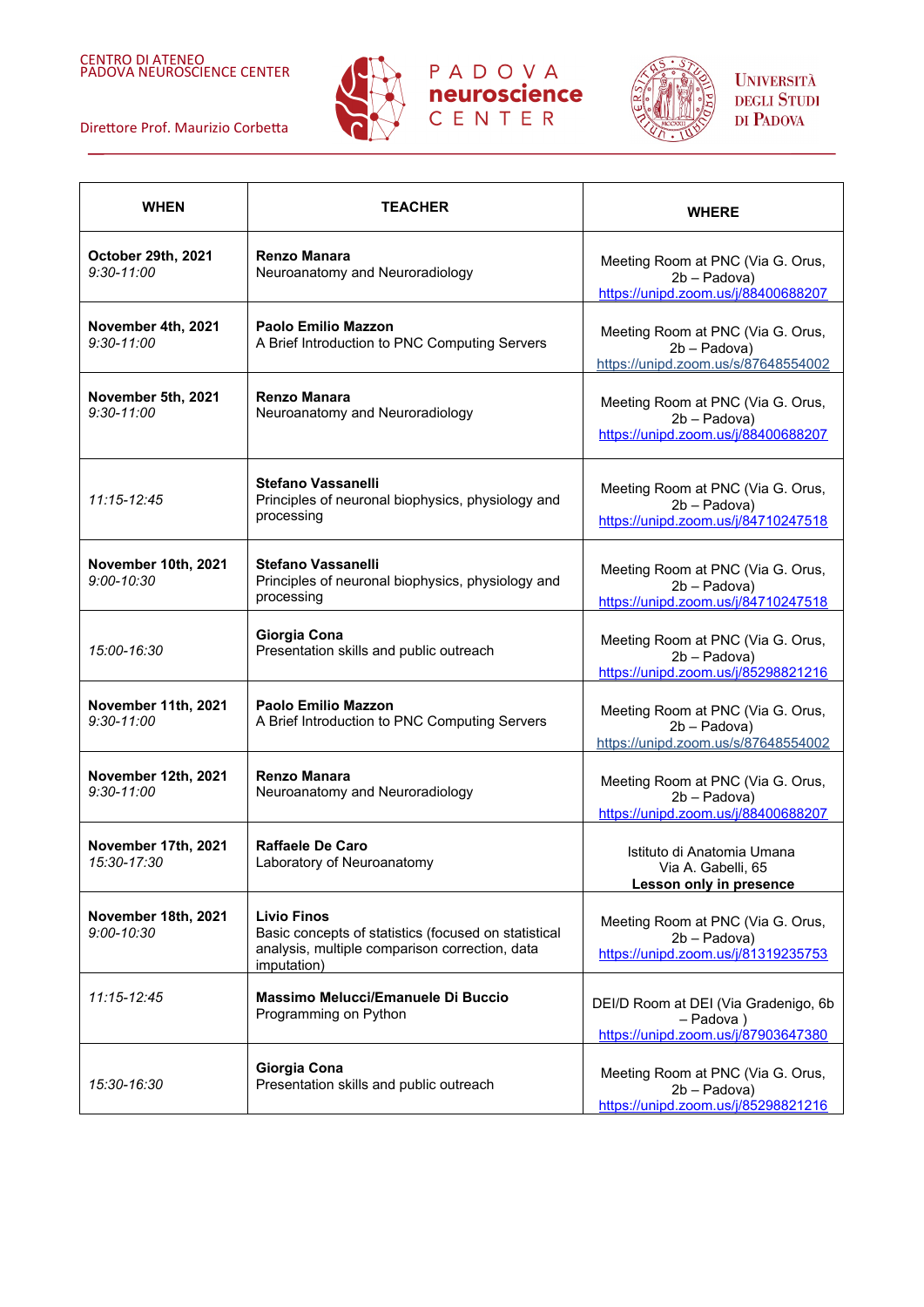





| <b>WHEN</b>                           | <b>TEACHER</b>                                                                                                                              | <b>WHERE</b>                                                                             |
|---------------------------------------|---------------------------------------------------------------------------------------------------------------------------------------------|------------------------------------------------------------------------------------------|
| November 19th, 2021<br>$9:00 - 10:30$ | Paolo Emilio Mazzon<br>A Brief Introduction to PNC Computing Servers                                                                        | Meeting Room at PNC (Via G. Orus,<br>2b - Padova)<br>https://unipd.zoom.us/s/89003419881 |
| 10:45-12:15                           | <b>Renzo Manara</b><br>Neuroanatomy and Neuroradiology                                                                                      | Meeting Room at PNC (Via G. Orus,<br>2b - Padova)<br>https://unipd.zoom.us/j/89064536238 |
| November 25th, 2021<br>$9:00 - 10:30$ | <b>Livio Finos</b><br>Basic concepts of statistics (focused on statistical<br>analysis, multiple comparison correction, data<br>imputation) | Meeting Room at PNC (Via G. Orus,<br>2b - Padova)<br>https://unipd.zoom.us/j/81319235753 |
| 11:15-12:45                           | Massimo Melucci/Emanuele Di Buccio<br>Programming on Python                                                                                 | DEI/D Room at DEI<br>(Via Gradenigo, 6b - Padova)<br>https://unipd.zoom.us/j/87903647380 |
| November 26th, 2021<br>$9:30 - 11:00$ | <b>Paolo Emilio Mazzon</b><br>A Brief Introduction to PNC Computing Servers                                                                 | Meeting Room at PNC (Via G. Orus,<br>2b - Padova)<br>https://unipd.zoom.us/s/89003419881 |
| November 29th, 2021<br>$9:00 - 10:30$ | <b>Alessandro Angrilli</b><br>Methods in Psychophysiology                                                                                   | DPG1 Room - Via Venezia, 8<br>https://unipd.zoom.us/j/89415048138                        |
| 11:00-12:30                           | <b>Chiara Spironelli</b><br>Methods in Psychophysiology                                                                                     | DPG1 Room - Via Venezia, 8<br>https://unipd.zoom.us/j/89415048138                        |
| December 2nd, 2021<br>$9:00 - 10:30$  | <b>Livio Finos</b><br>Basic concepts of statistics (focused on statistical<br>analysis, multiple comparison correction, data<br>imputation) | Meeting Room at PNC (Via G. Orus,<br>2b - Padova)<br>https://unipd.zoom.us/j/81319235753 |
| $11:15 - 12:45$                       | Massimo Melucci/Emanuele Di Buccio<br>Programming on Python                                                                                 | DEI/D Room at DEI<br>(Via Gradenigo, 6b - Padova)<br>https://unipd.zoom.us/j/87903647380 |
| December 9th, 2021<br>$9:00 - 10:30$  | <b>Livio Finos</b><br>Basic concepts of statistics (focused on statistical<br>analysis, multiple comparison correction, data<br>imputation) | Meeting Room at PNC (Via G. Orus,<br>2b - Padova)<br>https://unipd.zoom.us/j/81319235753 |
| 11:15-12:45                           | Massimo Melucci/Emanuele Di Buccio<br>Programming on Python                                                                                 | DEI/D Room at DEI<br>(Via Gradenigo, 6b - Padova)<br>https://unipd.zoom.us/j/87903647380 |
| 16:00-17:30                           | Aram Megighian<br>Comparative anatomy and physiolog                                                                                         | Only online lesson<br>https://unipd.zoom.us/j/83074540709                                |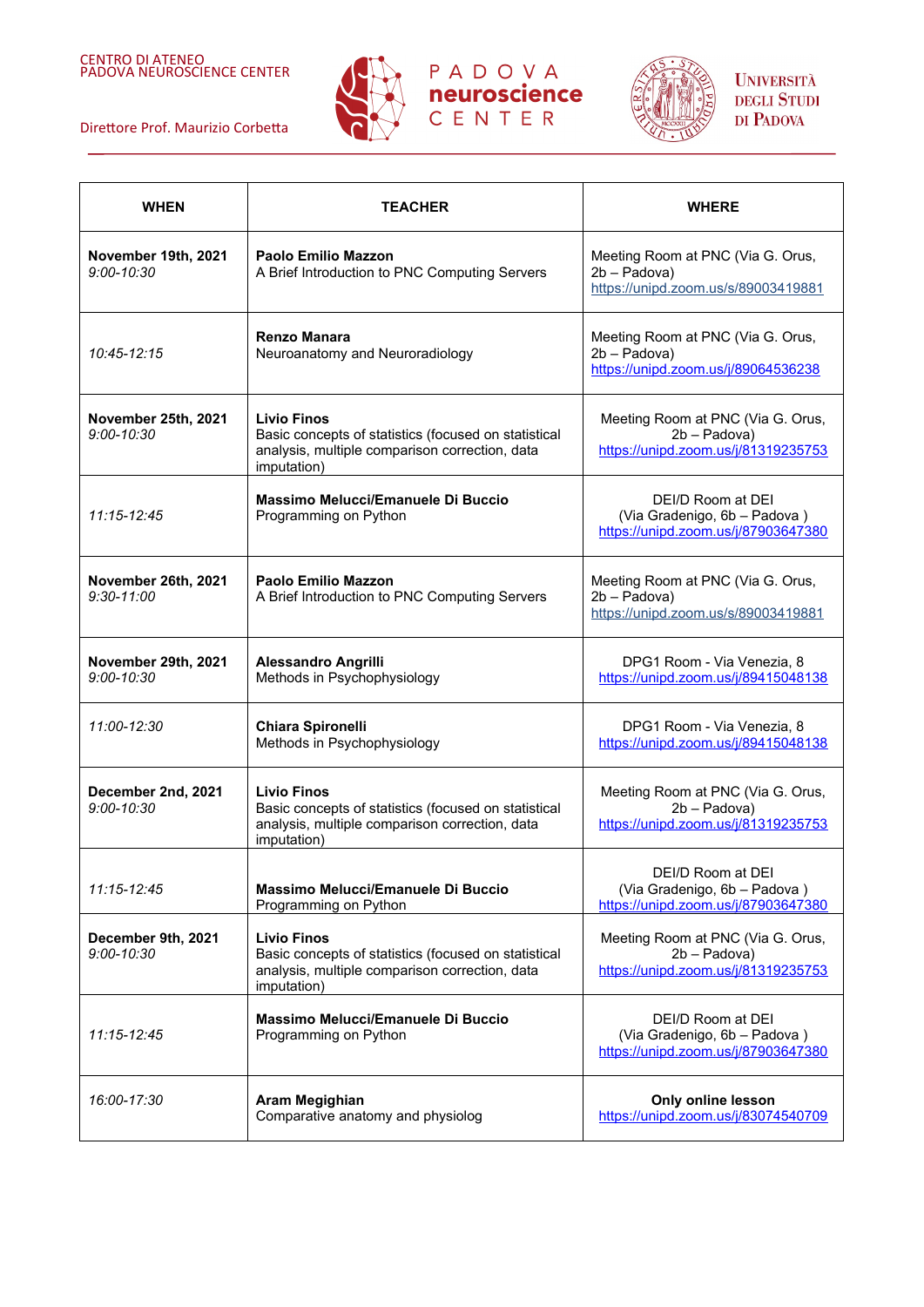







| <b>WHEN</b>                                     | <b>TEACHER</b>                                             | <b>WHERE</b>                                                                            |
|-------------------------------------------------|------------------------------------------------------------|-----------------------------------------------------------------------------------------|
| December 16th, 2021<br>16:00-17:30              | Aram Megighian<br>Comparative anatomy and physiology       | Seminars Room VIMM<br>(Via G. Orus, 2- Padova)<br>https://unipd.zoom.us/j/83074540709   |
| January 13th, 2022<br>$8:30 - 10:30$            | <b>Camillo Porcaro</b><br>Human Neuroimaging techniques    | Fe Room at DEI<br>(Via Gradenigo, 6b - Padova)<br>https://unipd.zoom.us/j/81351747661   |
| January 20th, 2022<br>$9:00 - 12:30$            | <b>Camillo Porcaro</b><br>Human Neuroimaging techniques    | Pe Room at DEI<br>(Via Gradenigo, 6b - Padova)<br>https://unipd.zoom.us/j/81351747661   |
| January 27th, 2022<br>$9:00 - 12:30$            | <b>Camillo Porcaro</b><br>Human Neuroimaging techniques    | Fe Room at DEI<br>(Via Gradenigo, 6b - Padova)<br>https://unipd.zoom.us/j/81351747661   |
| February 1st, 2022<br>Rescheduled on Feb.<br>15 | <b>Maurizio Corbetta</b><br><b>Functional Neuroanatomy</b> | Meeting Room at PNC<br>Via G. Orus, 2b - Padova)<br>https://unipd.zoom.us/j/81754882719 |
| February 3rd, 2022<br>$9:00 - 12:30$            | <b>Camillo Porcaro</b><br>Human Neuroimaging techniques    | Ne Room at DEI<br>(Via Gradenigo, 6b - Padova)<br>https://unipd.zoom.us/j/81351747661   |
| February 4th, 2022<br>$9:00 - 11:30$            | <b>Camillo Porcaro</b><br>Human Neuroimaging techniques    | Ne Room at DEI<br>(Via Gradenigo, 6b - Padova)<br>https://unipd.zoom.us/j/87110804694   |
| February 8th, 2022<br>$9:00 - 11:00$            | <b>Maurizio Corbetta</b><br><b>Functional Neuroanatomy</b> | Meeting Room at PNC<br>Via G. Orus, 2b - Padova)<br>https://unipd.zoom.us/j/81754882719 |
| February 10th, 2022<br>$9:00 - 10:30$           | <b>Antonino Vallesi</b><br><b>Executive functions</b>      | Fe Room at DEI<br>(Via Gradenigo, 6b - Padova)<br>https://unipd.zoom.us/j/83034450632   |
| 11:00-12:30                                     | <b>Samir Suweis</b><br>Graph theory and null models        | Fe Room at DEI<br>(Via Gradenigo, 6b - Padova)<br>https://unipd.zoom.us/j/89895483419   |